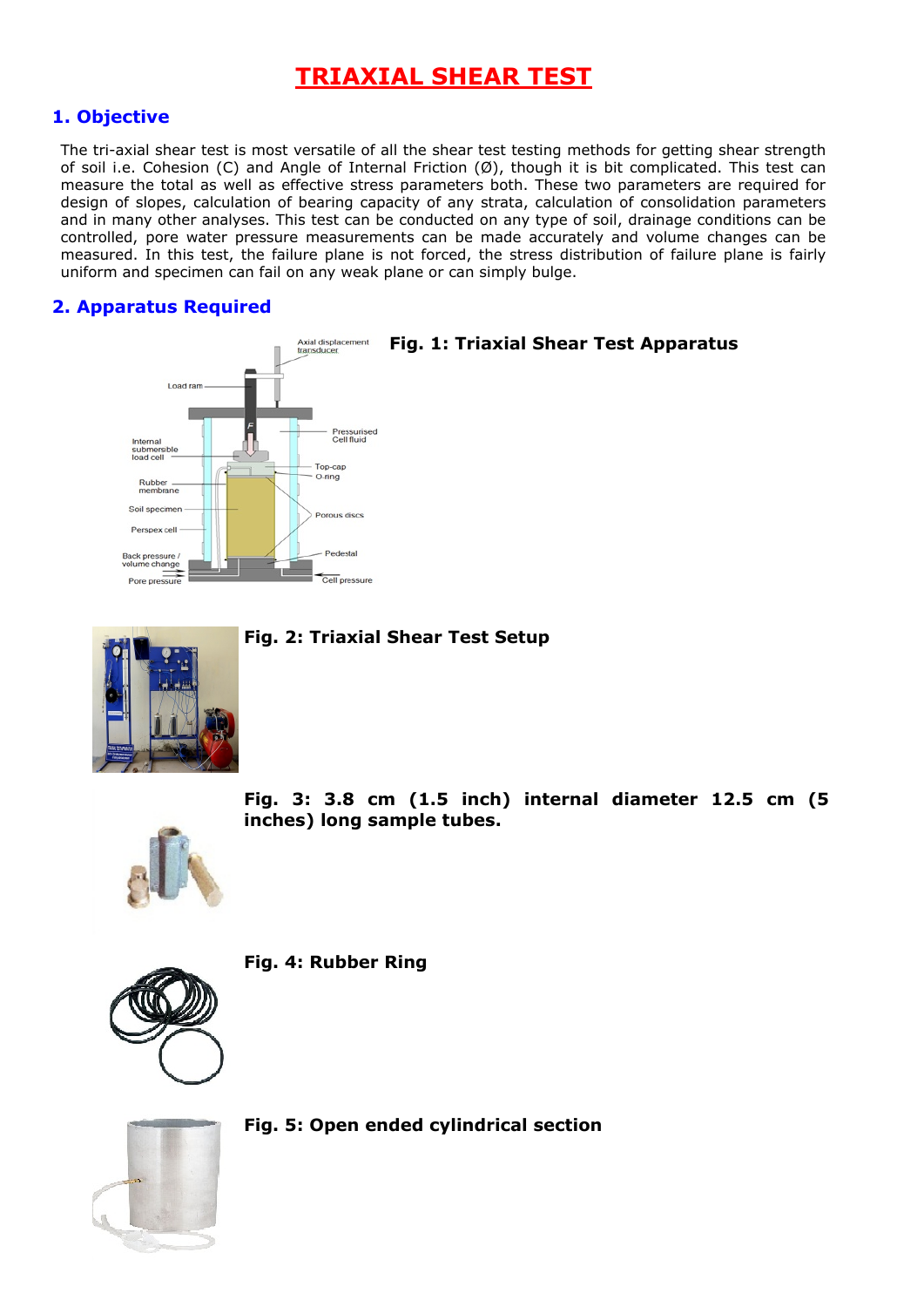

## **3. Reference**

- 1. IS 2720(Part 11):1993 Determination of the shear strength parameters of a specimen tested in unconsolidated undrained triaxial compression without the measurement of pore water pressure (first revision). Reaffirmed- Dec 2016.
- 2. IS 2720(Part 12):1981 Determination of Shear Strength parameters of Soil from consolidated undrained triaxial compression test with measurement of pore water pressure (first revision). Reaffirmed- Dec 2016.

## **4. Procedure**

#### **4.1 Triaxial Test on Cohesive Soil:**

- **4.1.1 Consolidated Undrained test:**
- A de-aired, coarse porous disc or stone is placed on the top of the pedestal in the triaxial test apparatus. A filter paper disc is kept over the porous stone. The specimen of the cohesive soil is then placed over the filter paper disc. The usual size of the specimen is about 37.5mm diameter and 75.0mm height. A porous stone is also placed on the top of the specimen. De-aired vertical filter strips are placed at regular spacing around the entire periphery such that these touch both the porous stones. The sample in then enclosed in a rubber membrane, which is slided over the specimen with the help of a membrane stretcher. The membrane is sealed to the specimen with O-rings.
- The triaxial cell is placed over the base and fixed to it by tightening the nuts. The cell is then filled with water by connecting it to the pressure supply. Some space in the top portion of the cell is filled by injecting oil through the oil valve. When excess oil begins to spill out through the air-vent valve, both the valves (oil valve and air-vent valve) are closed. Pressure is applied to the water fiiled in the cell by connecting it to the mercury-pot system. As soon as the pressure acts on the specimen, it starts consolidating. The specimen is connected to the burette through pressure connections for measurement of volume changes. The consolidation is complete when there is no more volume change.
- When the consolidation is complete, the specimen is ready for being sheared. The drainage valve is closed. The pore water pressure measurement device is attached to the specimen through the pressure connections. The proving ring dial gauge is set to zero. Using the manual control provided in the loading frame, the ram is pushed into the cell but not allowed to touch the loading cap. The loading machine is then run at the selected speed. The proving ring records the force due to friction and the upward thrust acting on the ram. The machine is stopped, and with the manual control, the ram is pushed further into the cell bringing it in contact with the loading cap. The dial gauge for the measuring axial deformation of the specimen is set to zero.
- The sample is sheared by applying the deviator stress by the loading machine. The proving ring readings are generally taken corresponding to axial strains of 1/3%, 2/3%, 1%, 2%, 3%, 4%, 5%, until failure or 20% axial strain.
- Upon completion of the test, the loading is shut off. Using the manual control, all additional axial stress is removed. The cell pressure is then reduced to zero and the cell is emptied. The triaxial cell is unscrewed and removed from the base. O-rings are taken out, and the membrane is removed. The specimen is then recovered after removing the loading cap and the top porous stone. The filter paper strips are peeled off. The post-shear mass and length are determined. The water content of the specimen is also found.

#### **4.1.2 Unconsolidated Undrained test:**

- The procedure is similar to that for a consolidated-undrained test, with one basic difference that the specimen is not allowed to consolidate in the first stage. The drainage valve during the test is kept closed. However, the specimen can be connected to the pore-water pressure measurement device if required.
- Shearing of the specimen is started just after the application of the cell pressure. The second stage is exactly the same as in the consolidated-undrained test described above.

#### **4.1.3 Consolidated Drained test:**

The procedure is similar to that for a consolidated-undrained test, with one basic difference that the specimen is sheared slowly in the second stage. After the consolidation of the specimen in the first stage, the drainage valve is not closed. It remains connected to the burette throughout the test. The volume changes during the shearing stage are measured with the help of the burette. As the permeability of cohesive soils is very low, it takes 4-5 days for the consolidated drained test.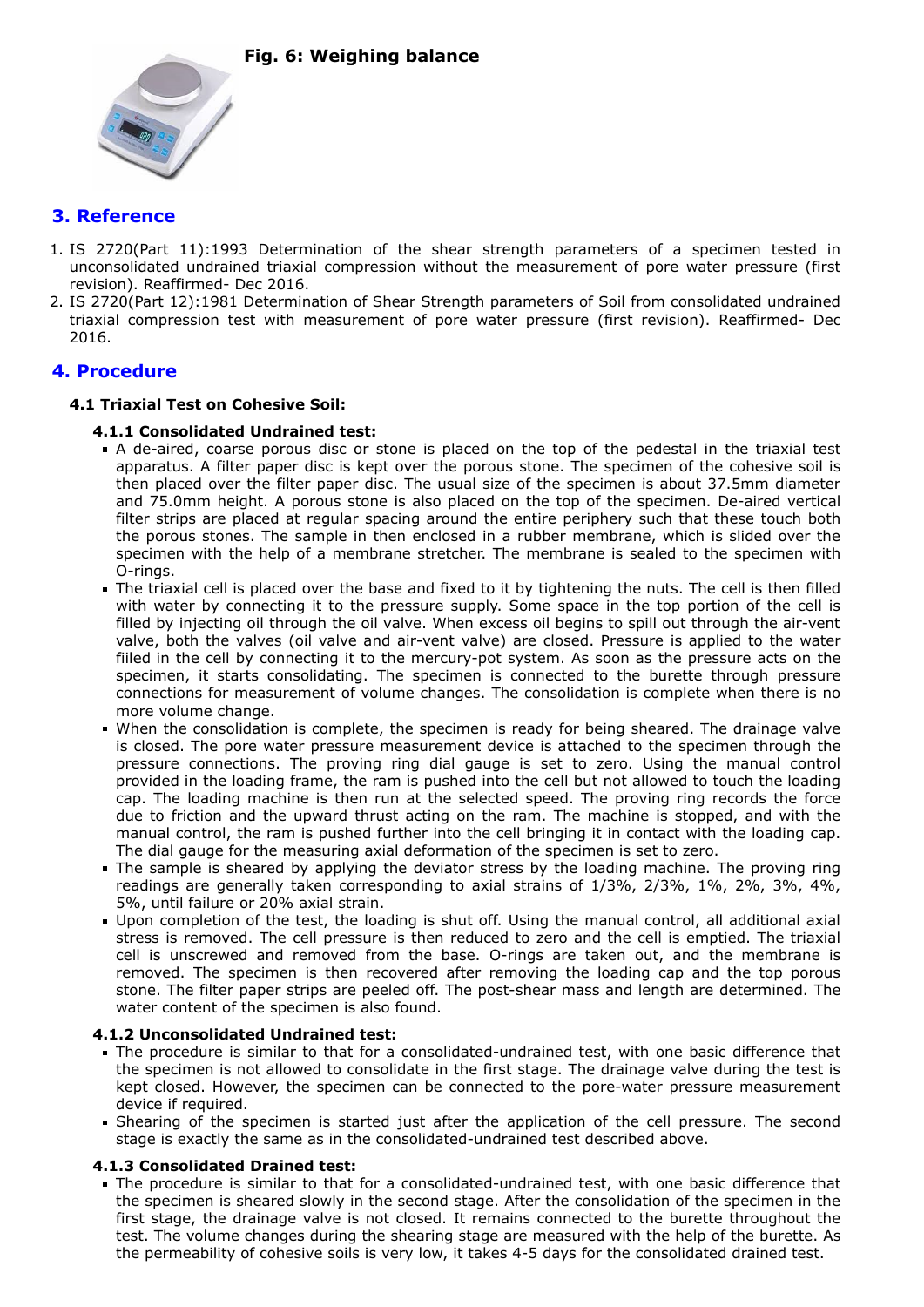#### **4.2. Triaxial tests on Cohesionless Soils:**

- Triaxial tests on specimens of cohesionless soils can be conducted using the procedure as described for cohesive soils. As the samples of cohesionless soils cannot stand of their own, a special procedure is used for preparation of the sample as described below.
- A metal former, which is a split mould of about 38.5mm internal diameter, is used for the preparation of the sample (Fig.3). A coarse porous stone is placed on the top of the pedestal of the triaxial base and the pressure connection is attached to a burette (not shown). One end of a membrane is sealed to the pedestal by O-rings. The metal former is clamped to the base. The upper metal ring of the former is kept inside the top end of the rubber membrane and is held with the help of clamp before placing the funnel and the rubber bung in position .
- The membrane and the funnel are filled with de-aired water. The cohesionless soil which is to be tested is saturated by mixing it with enough water in a beaker. The mixture is boiled to remove the entrapped air. The saturated soil is deposited in the funnel, with a stopper in position, in the required quantity. The glass rod is then removed and the sample builds up by a continuous rapid flow of saturated soil in the former. The funnel is then removed. The funnel is then removed. The sample may be compacted if required. The surface of the sample is leveled and a porous stone is placed on its top. The loading cap is placed gently on the top porous stone. O-rings are fixed over the top of the rubber membrane.
- $\circ$  A small negative pressure is applied to the sample by lowering the burette. The negative pressure gives rigidity to the sample and it can stand without any lateral support. For sample of 37.5mm diameter, a negative pressure of 20cm of water (or 2 kN/m2) is sufficient. As soon as the negative pressure is applied, the consolidation of the sample occurs and it slightly shortens. The diameter of the upper porous stone should be slightly smaller than that of the specimen so that it can go inside when the sample shortens; otherwise, a neck is formed.
- o The split mould is then removed and the diameter and the height of the sample are measured. The thickness of the membrane is deducted from the total diameter to get the net diameter of the sample. The cell is then placed over the base and clamped to the base. It is then filled with water.
- The rest of the procedure is the same as for cohesive soils.

### **5. Computation Of Various Parameters:**

#### **5.1 Post-Consolidation Dimensions:**

In consolidated-drained and consolidated-undrained tests, the consolidation of the specimen takes place during the first stage. As the volume of the specimen decreases, its post-consolidation dimensions are different from the initial dimensions. The post consolidation dimensions can be determined approximately assuming that the sample remains cylindrical and it behaves isotropically. Let Li, Di and Vi be the length, diameter and the volume of the specimen before consolidation. Let L0, D0 and V0 be the corresponding quantities after consolidation.

Volumetric change,  $\Delta V_i = V_i - V_0$ Volumetric change is measured with the help of burette. Volumetric strain,  $E_v = \Delta V_i / V_i$ 

For isotropic consolidation, the volumetric strain is three times the linear strain ( $\epsilon_i$ ), thus:

 $\epsilon_1 = \epsilon_v / 3$  $L_0 = L_i - \Delta L_i = L_i - L_i \times E_l$  $L_0 = L_i (1 - \epsilon_i) = L_i (1 - \epsilon_v/3)$ Similarly,  $D_0 = D_i (1 - \epsilon_v/3)$ 

The post consolidation diameter  $D_0$  can also be computed after  $L_0$  has been determined from the relation:

 $(\pi/4. \ D_{02}) \times L_0 = V_0$ Or D<sub>0</sub> =  $\sqrt{V_0}$  / [(π/4) x L<sub>0</sub>]

#### **5.2 Cross-sectional area during Shear Stage:**

As the sample is sheared, its length decreases and the diameter increases. The cross-sectional area A at any stage during shear can be determined assuming that the sample remains cylindrical in shape. Let  $\Delta$  L<sub>0</sub> be the change in length and  $\Delta V_0$  be the change in volume. The volume of the specimen at any stage is given by  $V_0 \pm \Delta V_0$ .

Therefore, A (L<sub>0</sub> -  $\Delta L_0$ ) = V<sub>0</sub> ±  $\Delta V_0$ Or, A =  $V_0$  ± Δ $V_0$  / L<sub>0</sub> - ΔL<sub>0</sub> =  $V_0$  (1 ± Δ $V_0$  / $V_0$ ) / L<sub>0</sub> (1 - ΔL<sub>0</sub>/L<sub>0</sub>)

This is the general equation which gives the cross-sectional area of the specimen and it can be written as:

A = A<sub>0</sub> L<sub>0</sub> (1 ±  $\Delta V_0/V_0$ ) / L<sub>0</sub> (1 - E<sub>l</sub>)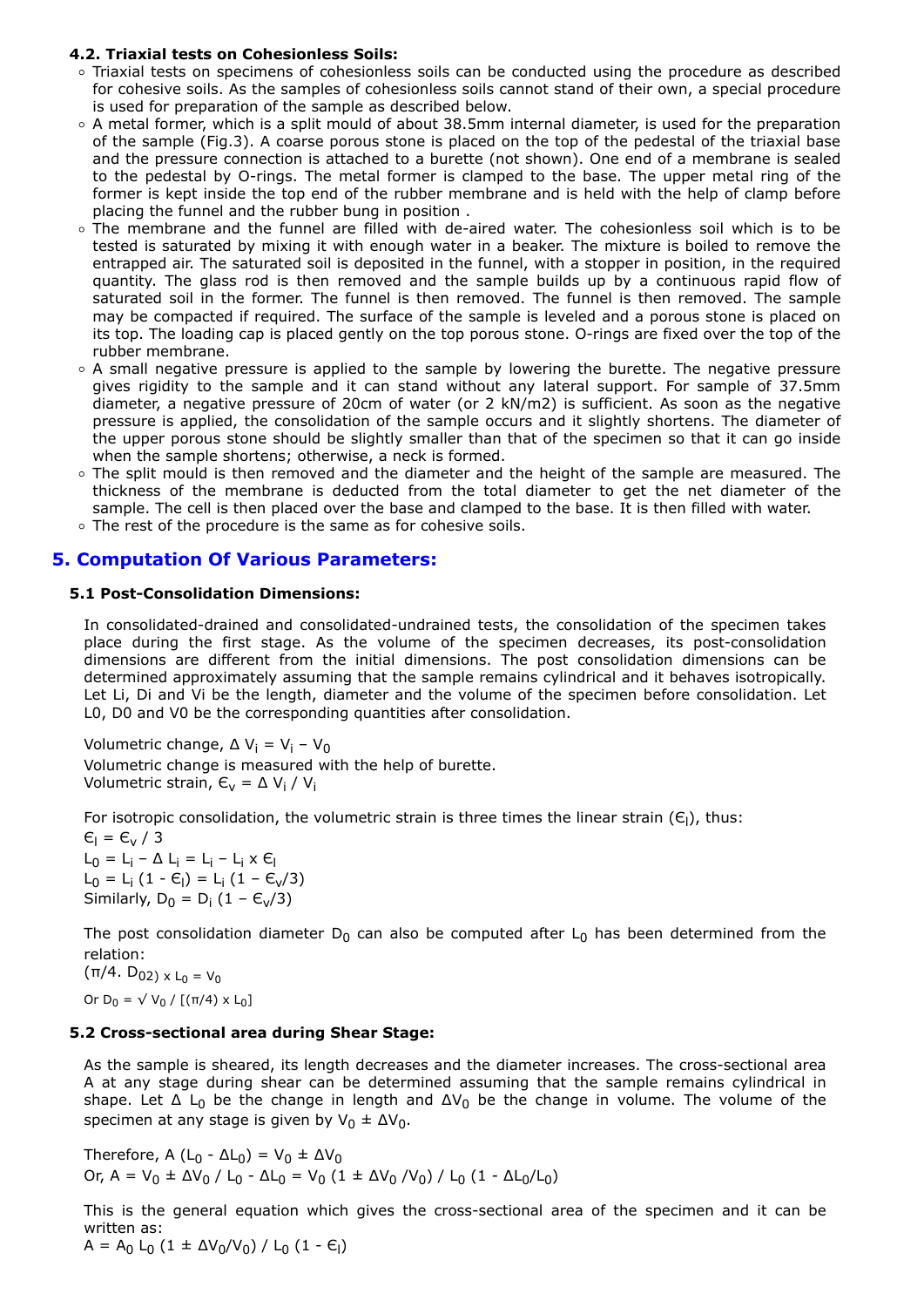$A = A_0 (1 \pm \Delta V_0/V_0) / (1 - \epsilon_1)$ Where,  $\epsilon$ <sub>l</sub> is the axial strain in the sample.

For an undrained test, the volumetric change  $(\Delta V_0)$  is zero and then the equation above becomes:  $A = A_0 / (1 - E_1)$ 

The stresses in the specimen at various stages of shear should be calculated using the crosssectional area A as found above.

#### **5.3 Stresses:**

Deviator Stress: The deviator stress ( $\sigma_d$ ) acting on the specimen when the axial load applied by the loading machine is P can be obtained as:

 $\sigma_d = P/A$ 

The deviator stress ( $\sigma_d$ ) is equal to ( $\sigma_1$  -  $\sigma_3$ ).

It may be noted that the load indicated by the proving ring is slightly more than P because of friction on the ram and the upward thrust on the ram due to pressure of the water in the cell. The correction can be determined separately.

A more convenient procedure is to lift the ram above the specimen when the cell pressure has been applied. The machine is started keeping the strain rate the same as to be used in the actual test. The proving ring records the load. To account for correction, the dial gauge on the proving ring is set to zero to indicator zero load. This automatically compensates the ram friction and the upward thrust on the ram due to cell pressure. Thus the load indicated by the proving ring during shear would be equal to the load P applied to the specimen.

The minor principal stress (σ<sub>3</sub>) is equal to the cell pressure (σc). The major principal stress (σ1) is equal to the sum of the cell pressure and the deviator stress.

Thus,  $\sigma_1 = \sigma_3 + (\sigma_1 - \sigma_3) = \sigma_3 + \sigma_d$ 

The deviator stress at failure ( $\sigma_1$  -  $\sigma_3$ ) is known as the compressive strength of the soil.

#### **6. Presentation Of Results Of Tri-Axial Tests**

#### **6.1 Stress-Strain Curves**

Drained Test: Fig. 7 shows the stress-strain curve for a drained test. The y-axis shows the deviator stress ( $\sigma_1$  -  $\sigma_3$ ) and the x-axis, the axial strain ( $\epsilon_1$ ). For dense sand (and over-consolidated clay), the deviator stress reaches a peak value and then it decreases and becomes almost constant, equal to the ultimate stress, at large stains. For loose sand (and normally consolidated clay), the deviator stress increases gradually till the ultimate stress is reached.



Fig.7: Stress – Strain Curve

The volumetric strain is shown in Fig. 8. In dense sand (and over-consolidated clay), there is a decrease in the volume at low strains, but at large strains, there is an increase in the volume. In loose sand (and normally consolidated clay), the volume decreases at all strains. (For some loose sands, there is a slight tendency to increase in the volume at large strains).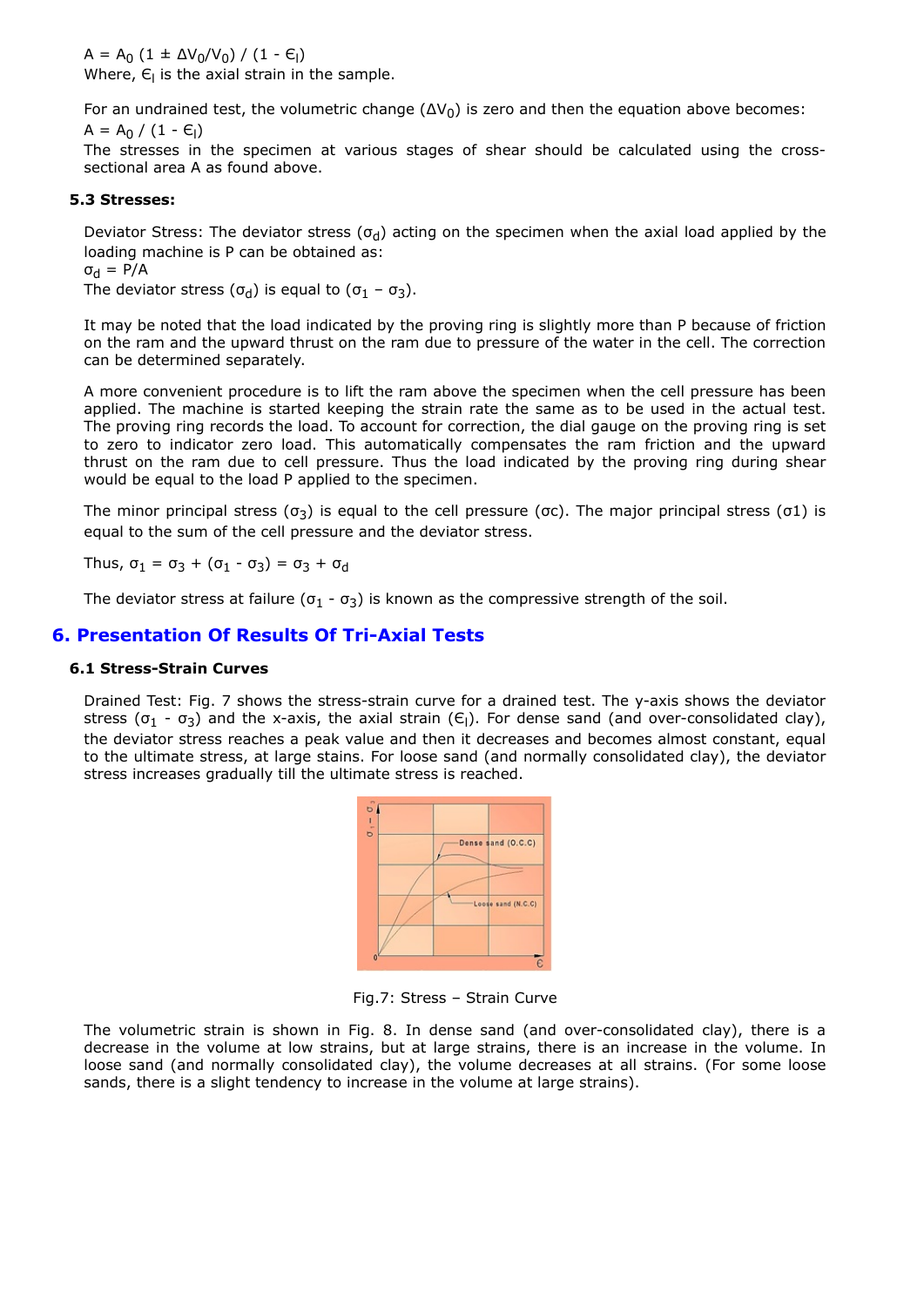

Fig.8: Volumetric Strain

Consolidated-undrained test: Fig. 9 shows the stress-strain curve for a consolidated-undrained test. The shape of the curves is similar to that obtained in a consolidated-drained test. In a consolidatedundrained test, there is an increase in the pore water pressure throughout for loose sand (and normally consolidated clay), as shown in Fig.10. However, in the case of dense sands (and overconsolidated clay), the pore water pressure increases at low strains but at large strains it becomes negative (below atmospheric pressure).



Fig.9: Stress – Strain Curve



Fig.10: Pore Pressure

**6.2 Mohr Envelopes:** For drawing the failure envelopes, it is necessary to test at least three samples at three different cell pressures in the stress range of interest. For dense sands and over-consolidated clays, the failure envelope can be drawn either for the peak stress or for the ultimate stress. For loose sands and normally consolidated clays, the failure envelope is drawn for the ultimate stress, which is usually taken at 20% strain. Further, the failure envelope can be drawn either in terms of effective stresses or in terms of total stress. Of course, the two envelopes will give different values of strength parameter (c and Փ).

#### **(i) Effective Stresses:**

Fig. 11 shows the failure envelope for a normally consolidated clay in terms of effective stresses obtained from a consolidated drained test. The failure envelope has an angle of shearing resistance of Փ and passes through origin. First the Mohr circles for the three tests are drawn in terms of effective stresses corresponding to failure conditions. Then the best common tangent is drawn to the three circles. The common tangent is the failure envelope. As each circle represents a failure, there must be at least one point on it which gives the stresses satisfying the failure criterion. Obviously, the common tangent joins all such points of the three circles. Thus for normally consolidated clays, shear strength is:

#### **s = σ' tan ø'**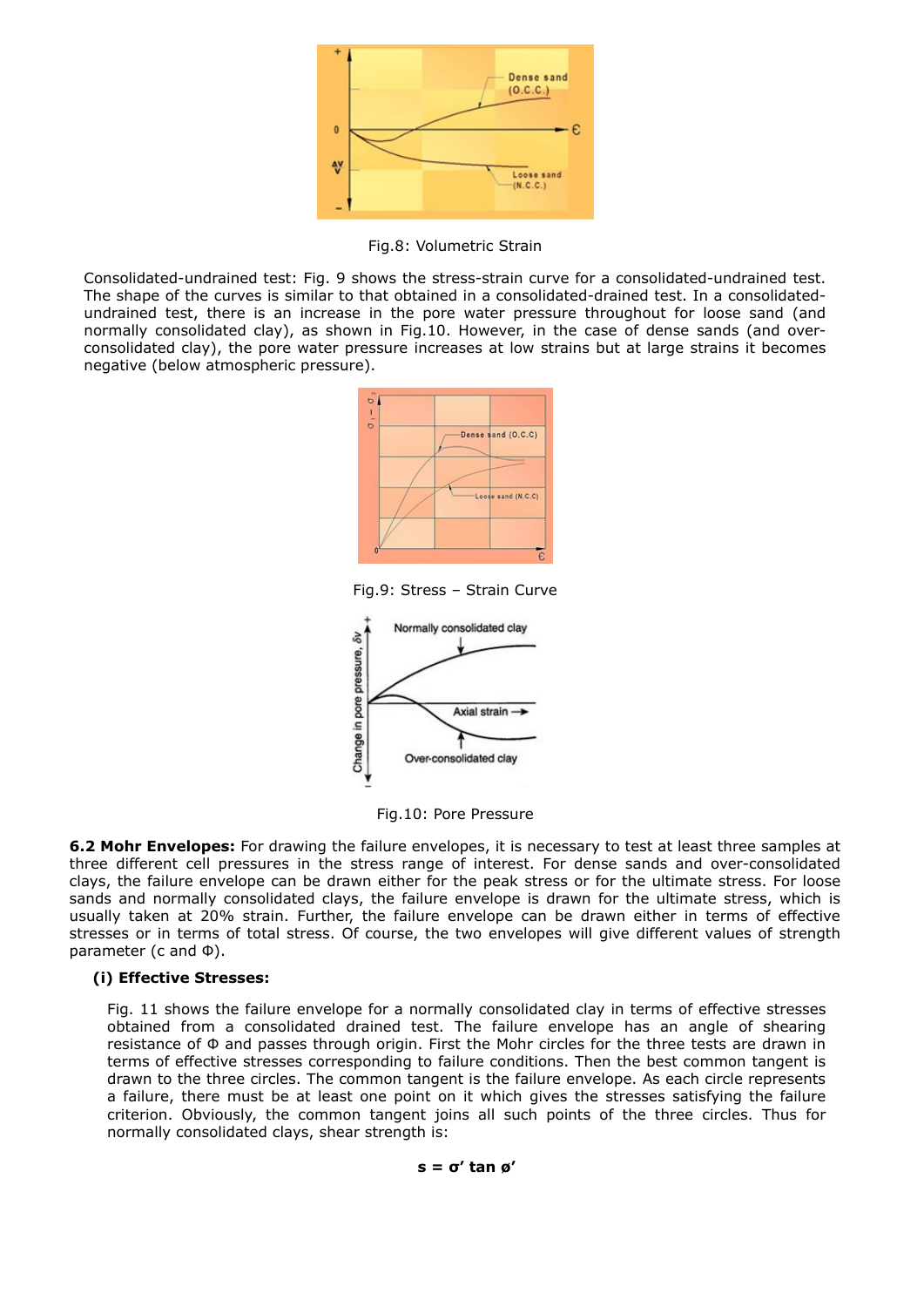

Fig.11: Failure Envelopes for normally consolidated Clay

Fig. 12 shows the failure envelope for over-consolidated clay in terms of effective stresses. The failure envelope is slightly curved in the initial portion, but, for convenience, it is approximated as a straight line. The failure envelope has an intercept c' on the Y-axis, the angle of shearing resistance is Փ'. In the case of over- consolidated clays, shear strength is:



Fig.12: Failure Envelopes for over consolidated Clay

The failure envelopes in terms of effective stresses can also be drawn from the results of a consolidated-undrained test (CU test) when the pore water pressure measurements are also taken. The shear strength parameter c' and Փ' obtained from the consolidated-undrained tests and that from consolidated-drained test are approximately equal. Drained tests on dense sands and over-consolidated clays give slightly higher values of  $\Phi'$  due to extra work required during dilation (increase in volume), but the difference is small, and therefore, usually neglected.

#### **(ii) Total stresses:**

The failure envelope in terms of total stresses can be drawn from the test results of a consolidated-undrained test.

The failure envelopes are similar in shape to that in terms of effective stresses but the values of the strength parameters are quite different. Fig. 11 shows the failure envelopes for effective stresses and also for total stresses for normally consolidated clay. The angle of shearing resistance in terms of total stresses ( $\Phi$ cu) is much smaller than the angle ( $\Phi'$ ). In the case of normally consolidated clays, shear strength is:

#### **S = σ tan Փcu**

Fig. 12 shows the failure envelope for an over consolidated clay in terms of total stresses. The angle of shearing resistance ( $\Phi$ cu) is much smaller than the angle  $\Phi'$  obtained in terms of effective stresses. In the case of over consolidated clays, shear strength is:

#### $S = c_{cu} + σ \tan \Phi_{cu}$

The angle of shearing resistance Փcu obtained from the total stress envelopes is also known as apparent angle of shearing resistance.

Fig. 13 shows the failure envelope in terms of total stress obtained from an unconsolidatedundrained test on normally consolidated clay. The failure envelope is horizontal ( $\Phi = 0$ ) and has a cohesion intercept of cu. In this case, shear strength is  $S = cu$ . The failure envelope for overconsolidated clay is also horizontal, but the value of cu will be more, depending upon the degree of over-consolidation.

For an unconsolidated-undrained test, the failure envelope cannot be drawn in terms of effective stresses. In all the tests conducted at different confining pressures, the effective stress remains the same. This is due to the fact that an increase in confining pressure results in an equal